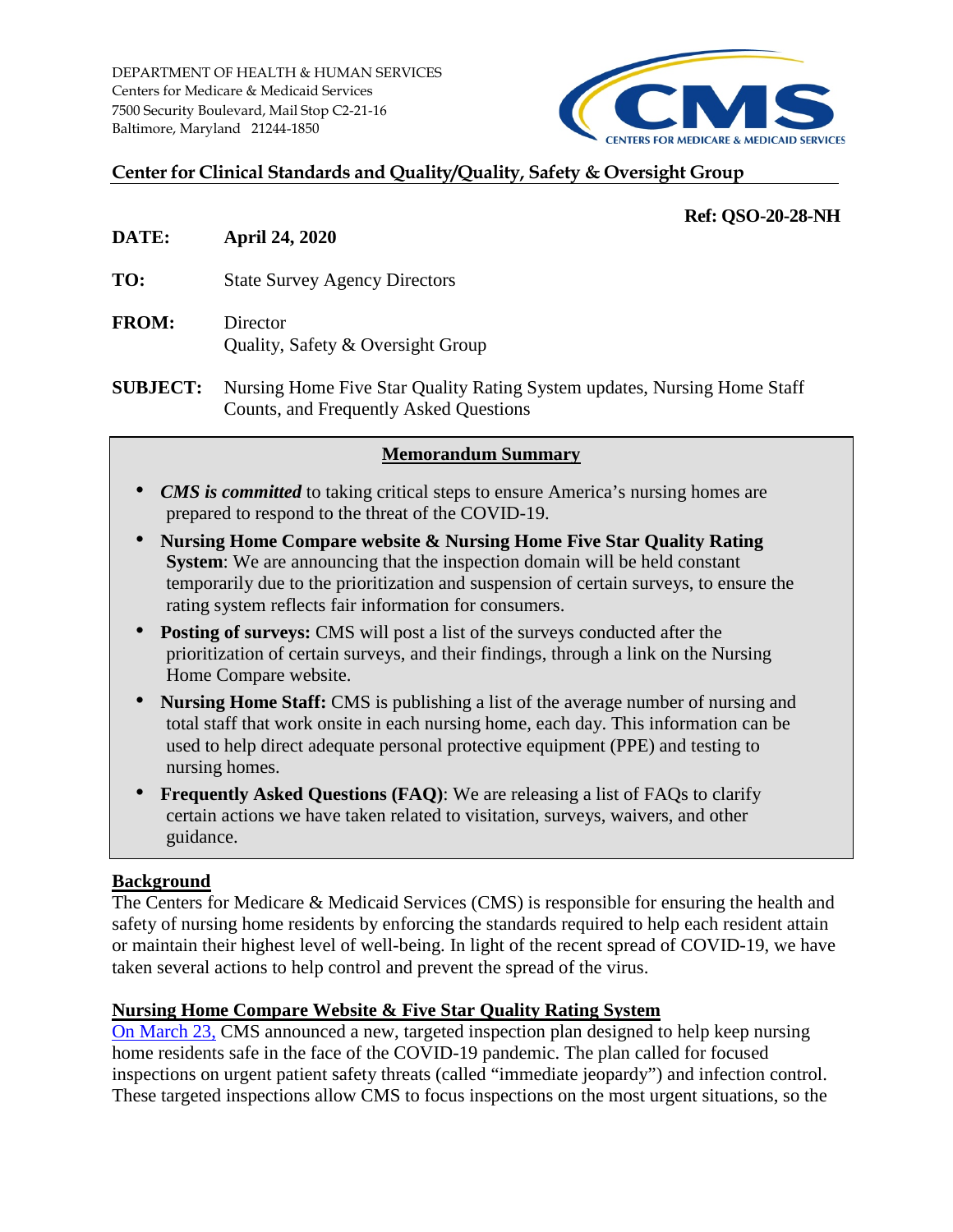agency can get the information it needs to ensure safety, while not getting in the way of patient care.

Due to the March  $23<sup>rd</sup>$  targeted inspection plan, there is a great shift in the number of nursing homes inspected, and how the inspections are conducted. This would disrupt the inspection domain of the Nursing Home Five Star Quality Rating System because many nursing homes that would normally be inspected, will not, thereby over-weighting and impacting the ratings of those facilities that are inspected. This could then potentially mislead consumers. Therefore, we will temporarily maintain and hold constant the health inspection domain of the rating system. Specifically, results of health inspections conducted on or after [March 4, 2020,](https://www.cms.gov/files/document/qso-20-12-all.pdf) will be posted publicly, but will not be used to calculate a nursing home's health inspection star ratings. This action will start with the scheduled update to the Nursing Home Compare website on April 29, 2020. The surveys will be posted through a link on the front page of the Nursing Home Compare [website](https://www.medicare.gov/nursinghomecompare/search.html) in the upcoming months (as the survey data is finalized and uploaded).

Separately, to help facilities focus their efforts on protecting their residents from COVID-19, CMS has [waived timeframe requirements](https://www.cms.gov/files/document/summary-covid-19-emergency-declaration-waivers.pdf) for submitting resident assessment data (minimum data set (MDS)) and staffing data (Payroll-Based Journal (PBJ)) by certain deadlines. However, these waivers related to the timing of MDS and PBJ data submissions will not impact the updates to the quality measures and staffing domains that will be used for the April update of the rating system on April 29, 2020, because the underlying data for these domains is based on time periods that occurred prior to the COVID-19 crisis (e.g., prior to the Secretary declaring a Public Health Emergency on January 31, 2020). While these waivers will not impact the upcoming April update, CMS is monitoring the situation closely and is prepared to make appropriate adjustments to future updates in order to ensure facilities' ratings are fair and accurate, while still providing valuable information to consumers. CMS will communicate any changes with the stakeholders as soon as possible

## **Nursing Home Staff and Resident Information**

Nursing homes are required to report direct care staffing information through the PBJ system (per 42 CFR 483.70(q)). To date, this information has been used to calculate staffing measures and staffing ratings for each nursing home. However, this information is also capable of supporting our response to the COVID-19 pandemic. Specifically, we are releasing information that shows the average number of staff each nursing home has onsite, each day (nursing staff and total staff), and aggregated by state and nationally. See section 2.3, Table 1 of the [PBJ Policy](https://www.cms.gov/Medicare/Quality-Initiatives-Patient-Assessment-Instruments/NursingHomeQualityInits/Downloads/PBJ-Policy-Manual-Final-V25-11-19-2018.pdf)  [Manual](https://www.cms.gov/Medicare/Quality-Initiatives-Patient-Assessment-Instruments/NursingHomeQualityInits/Downloads/PBJ-Policy-Manual-Final-V25-11-19-2018.pdf) for a list of direct care staff this includes. This also include facilities' average census per day and total beds. For example, nationally, nursing homes have, on average:

- 41 different nursing staff and 60 different total staff onsite, each day.
- An average daily census of 87, and 107 total beds.

The information is based on data submitted for 2019 Calendar quarter 4 and may not reflect the actual conditions in facilities at the point in time used. However, we believe this information can be used to identify approximate facility needs, and help support local, state, and federal agencies' response to preventing and controlling the transmission of COVID-19. For example, this could be used to help state agencies where, and how much, personal protective equipment (PPE) and testing should be directed within their state. States can also work with facilities on their PPE needs based on facilities' use of the Centers for Disease Control and Prevention [PPE Burn Rate](https://www.cdc.gov/coronavirus/2019-ncov/hcp/ppe-strategy/burn-calculator.html)  [Calculator.](https://www.cdc.gov/coronavirus/2019-ncov/hcp/ppe-strategy/burn-calculator.html)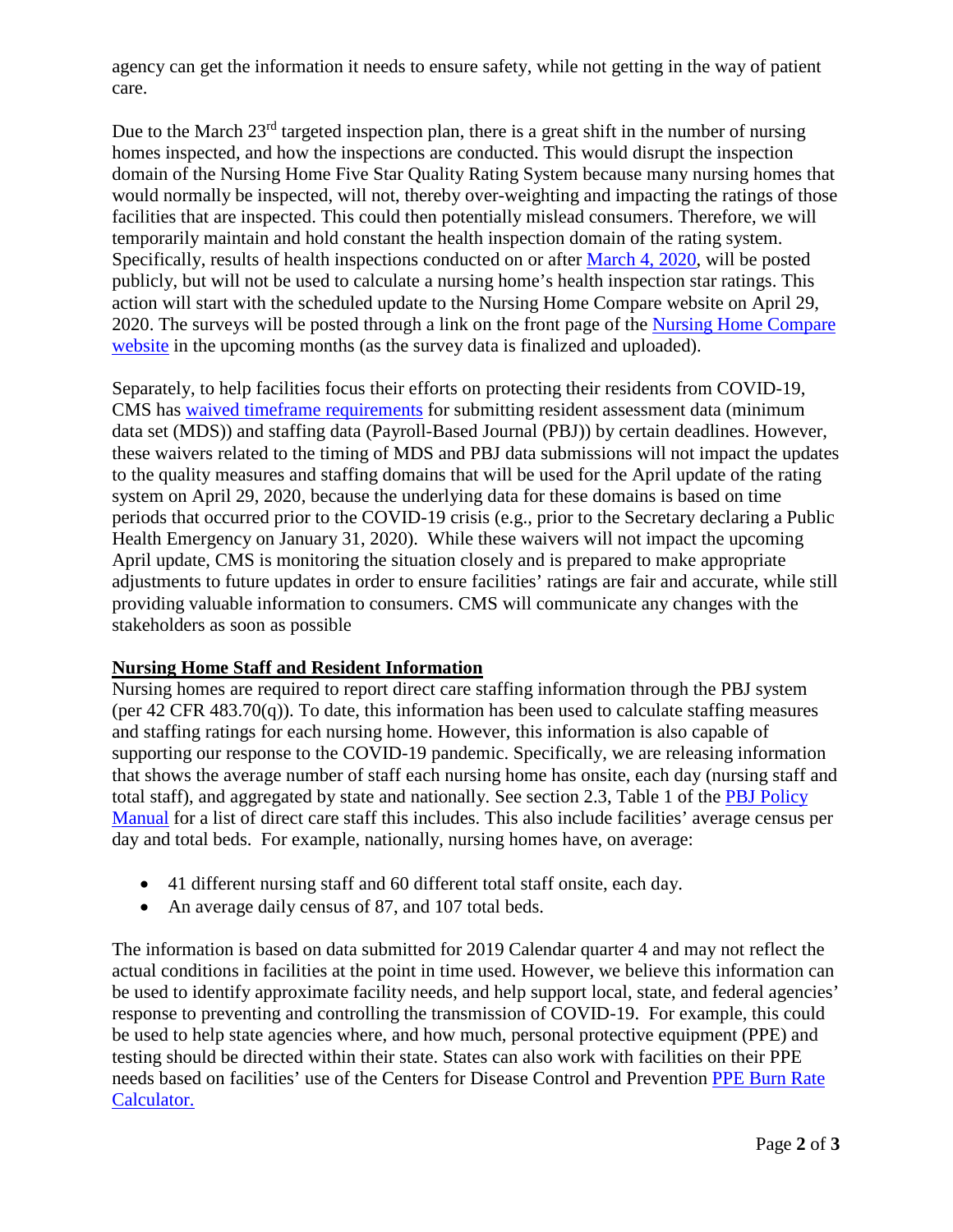Information on nursing home census is already available on the [Nursing Home Compare website](https://www.medicare.gov/nursinghomecompare/search.html) and in [downloadable files.](https://data.medicare.gov/data/nursing-home-compare) However, this is the first time information about the number of individual staff each facility has been made available. This action bolsters CMS' response to COVID-19 and reinforces our commitment to transparency. The information is [available here.](https://www.cms.gov/files/document/nursing-home-staff-and-resident-counts.xlsx)

## **Frequently Asked Questions (FAQs)**

CMS has released several resources, guidelines, and tools over the last few months to help prevent and control the transmission of COVID-19. During this time, we have received many questions related to these materials. Therefore, we are releasing a list of FAQs to clarify some of the topics and content in the materials we've released. These topics include:

- Individuals entering and leaving nursing homes, such as visitation, the use of civil money penalty (CMP) funds for communicative devices, health care workers, and residents leaving for appointments;
- Surveys and the Infection Control Self-Assessment;
- Waivers of Federal Requirements; and
- Resident cohorting, separation, and admission, including admitting residents discharged from hospitals.

Please view the attached FAQ for information on these and other topics related to CMS' response to the COVID-19 pandemic.

**Contact:** For questions related to the Nursing Home Compare website & Five Star Quality Rating System, please email [bettercare@cms.hhs.gov.](mailto:bettercare@cms.hhs.gov) For questions related to the FAQ, please email [DNH\\_TriageTeam@cms.hhs.gov](mailto:DNH_TriageTeam@cms.hhs.gov)

**Effective Date:** Immediately. This policy should be communicated with all survey and certification staff, their managers and the State/Regional Office training coordinators immediately.

> $\sqrt{s}$ David R. Wright

cc: Survey and Operations Group Management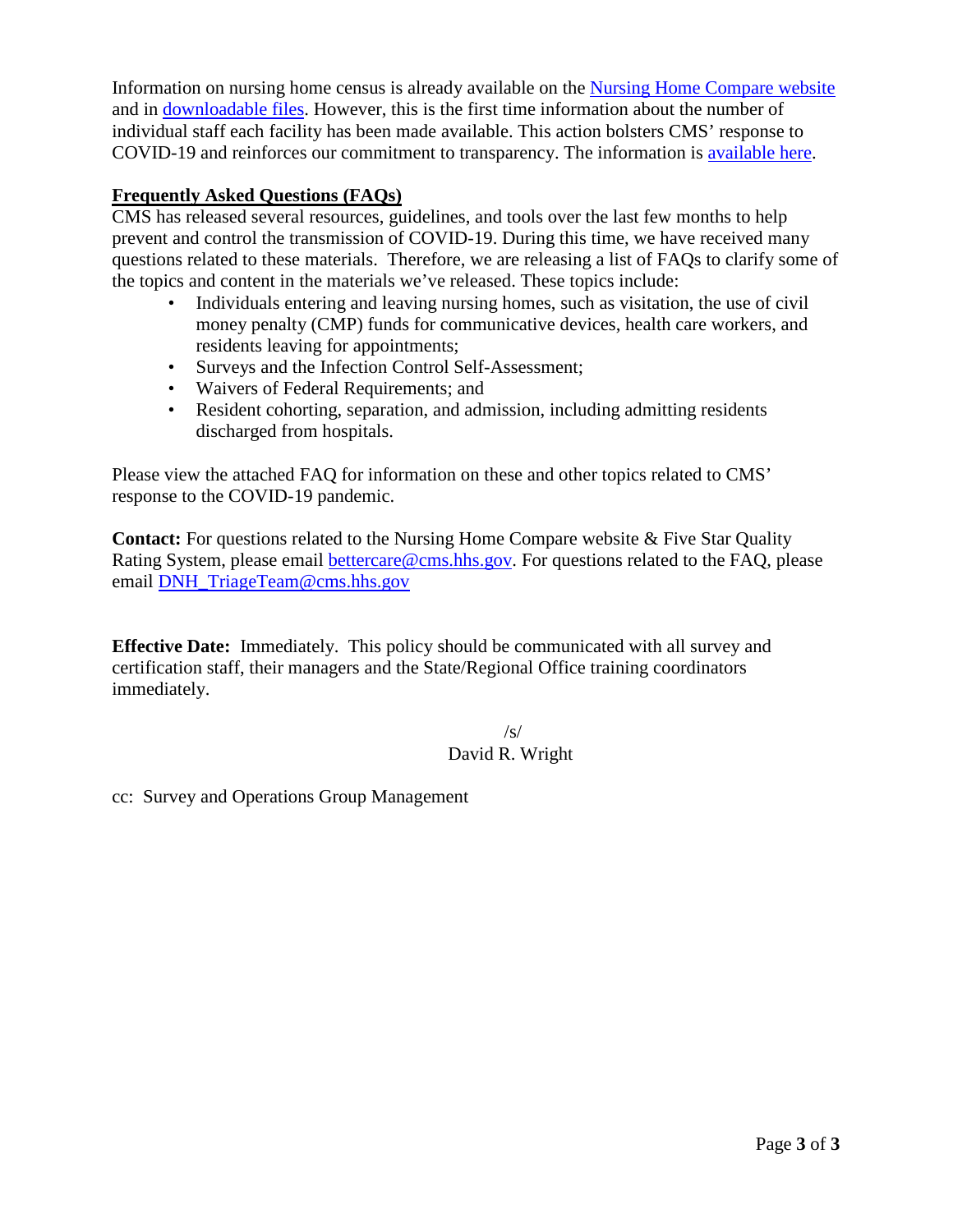# **COVID-19 Long-term Care Facility - Frequently Asked Questions (FAQs) April 24, 2020**

The Centers for Medicare & Medicaid Services (CMS) has endeavored to provide timely and actionable guidance to State Survey Agencies and nursing home providers as the health care system has been confronting the 2019 Novel Coronavirus (COVID-19). The purpose of this Frequently Asked Questions (FAQs) is to clarify guidance and provide stakeholders with additional information based on questions received on the following materials:

- [Guidance on visitation and individuals entering and leaving nursing homes](https://www.cms.gov/files/document/qso-20-14-nh-revised.pdf) (March 13, 2020)
- [Prioritization of Survey Activities](https://www.cms.gov/files/document/qso-20-20-all.pdf) (March 23, 2020)
- [COVID-19 Guidance to State and local governments, and nursing homes](https://www.cms.gov/files/document/4220-covid-19-long-term-care-facility-guidance.pdf) (April 2, 2020)
- [Waivers of Federal Requirements, including](https://www.cms.gov/files/document/summary-covid-19-emergency-declaration-waivers.pdf) telehealth and cohorting (updated regularly)

We note that these answers, as well as the guidance and recommendations, cannot address every scenario that may occur across the country. It is incumbent upon nursing homes to comply with Medicare and Medicaid's essential health and safety standards to keep residents safe. It is also each nursing home's responsibility to work with individual patients and residents, along with their families and other caregivers and health care providers to support decisions that are best for that patient or resident. Each nursing home should use the information in this FAQs to make decisions based on the needs of each resident, the actions needed to prevent the transmission of the COVID-19, and the circumstances of each situation.

Note: The terms "nursing home" and "long term care (LTC) facility" are used interchangeably in this document, and both refer to a facility that is certified to provide Medicare skilled nursing facility (SNF) services, and/or Medicaid nursing facility (NF) services.

## **Individuals Entering and Leaving Nursing Homes**

**1. Q: Is a negative test for COVID-19 (SARS-CoV-2) required before a hospitalized patient can be discharged to a nursing home?**

**A: No**. For patients hospitalized with COVID-19, decisions about discharge from the hospital should be based on their **clinical status,** the ability of the accepting facility to meet their care needs and the infection control requirements specified below. Decisions about hospital discharge are distinct from decisions about discontinuation of Transmission-Based Precautions.

For patients with known or suspected COVID-19, decisions about discontinuing Transmission-based Precautions can be based on **either** a test-based or non-test-based strategy as outlined [here.](https://www.cdc.gov/coronavirus/2019-ncov/hcp/disposition-hospitalized-patients.html) Test-based strategies are preferred but **not required** and might not be possible due to limitations on availability of testing.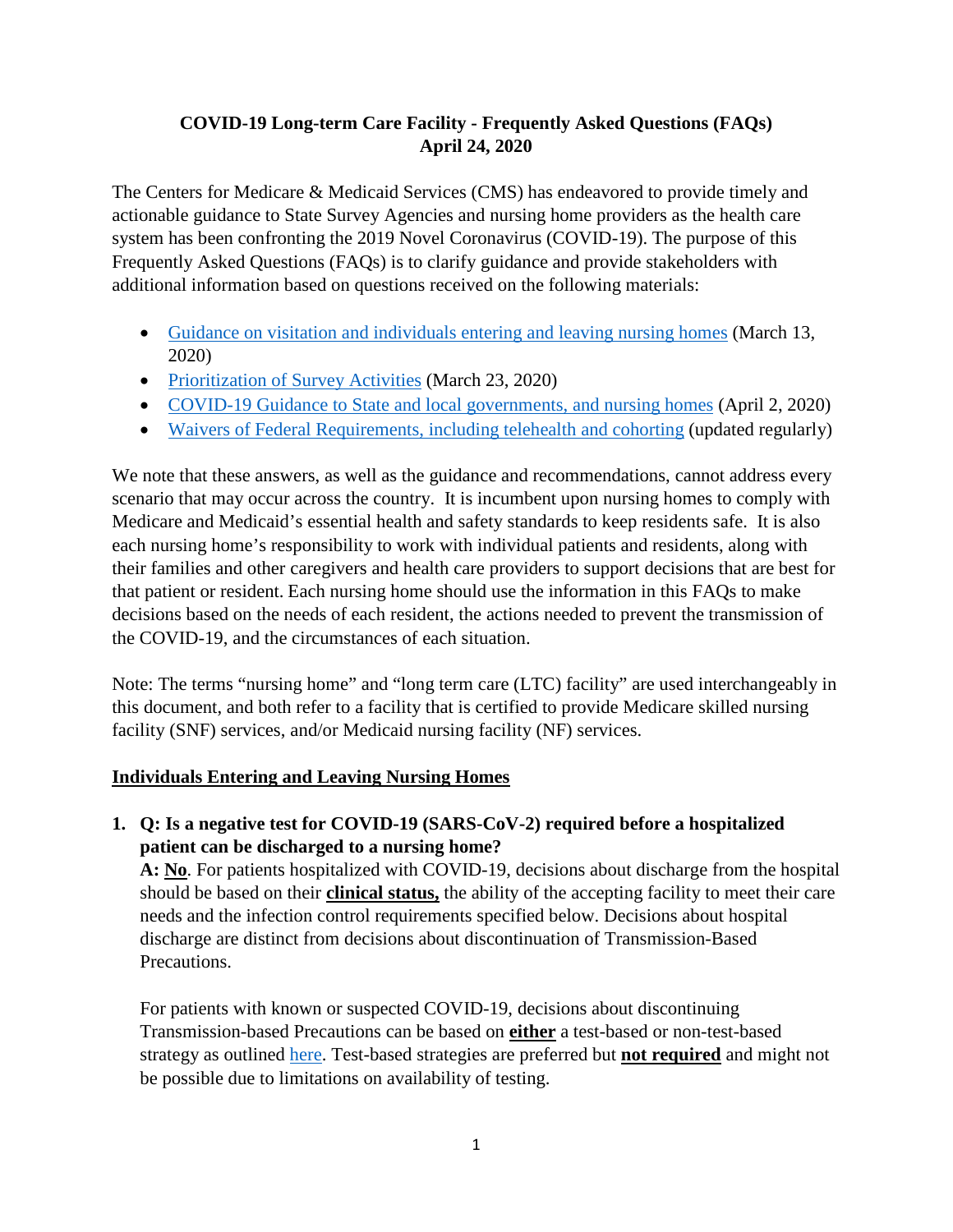If the patient **has not** met criteria for discontinuing Transmission-based Precautions, they should be transferred to a facility with the ability to adhere to [infection prevention and](https://www.cdc.gov/coronavirus/2019-ncov/hcp/long-term-care.html)  [control recommendations](https://www.cdc.gov/coronavirus/2019-ncov/hcp/long-term-care.html) for the care of COVID-19 residents including placement in a unit or area of the facility designated to care for COVID-19 residents.

If the patient **has** met the criteria for discontinuing Transmission-based Precautions but **has**  persistent symptoms (e.g., persistent cough), they should ideally be placed in a single room, be restricted to their room, and wear a facemask during care activities until they have returned to baseline or until 14 days after illness onset, whichever is longer.

If the patient **has** met the criteria for discontinuing Transmission-based Precautions and **does not have** persistent symptoms, they do not require additional restrictions.

Patients hospitalized for non-COVID-related illnesses whose COVID-19 status is not known can be transferred to a nursing home without testing. However, to ensure they are not infected, nursing homes should place them in [Transmission-Based Precautions](https://www.cdc.gov/coronavirus/2019-ncov/hcp/long-term-care.html) in a separate observation area or in a single room until 14 days have elapsed since admission.

We note that on April 2, 2020 CMS released ["COVID-19 Long-Term Care Facility](https://www.cms.gov/files/document/4220-covid-19-long-term-care-facility-guidance.pdf)  [Guidance"](https://www.cms.gov/files/document/4220-covid-19-long-term-care-facility-guidance.pdf) which stated that, "patients and residents who enter facilities should be screened for COVID-19 through testing, if available." This language is meant to highlight that a testbased strategy is preferred when making decisions about discontinuing Transmission-Based Precautions for residents with COVID-19, but it is not a requirement to test residents prior to admission.

CMS wants to ensure that everyone who needs nursing home care after a hospitalization can be admitted to a facility that can meet their care needs. This also helps free up hospital beds so others can receive the acute care they need.

More information about preventing and controlling the transmission of COVID-19 can be found on the Center for Disease Control and Prevention (CDC) [website for FAQs.](https://www.cdc.gov/coronavirus/2019-ncov/hcp/infection-control-faq.html)

## **2. Q: What else can nursing homes do to help residents stay connected to their family, friends, and loved ones?**

**A:** We recognize that restricting visits can be very upsetting to residents and families. In addition to connecting residents with their loved ones, we will be requiring facilities to regularly inform families of the status of any COVID-19 infections in the facility. Facilities may also consider the following alternatives to in-person visits:

- a) Offer alternative means of communication for people who would otherwise visit, such as virtual communications (phone, video-communication, etc.);
- b) Create or increase email listserv communications to update families;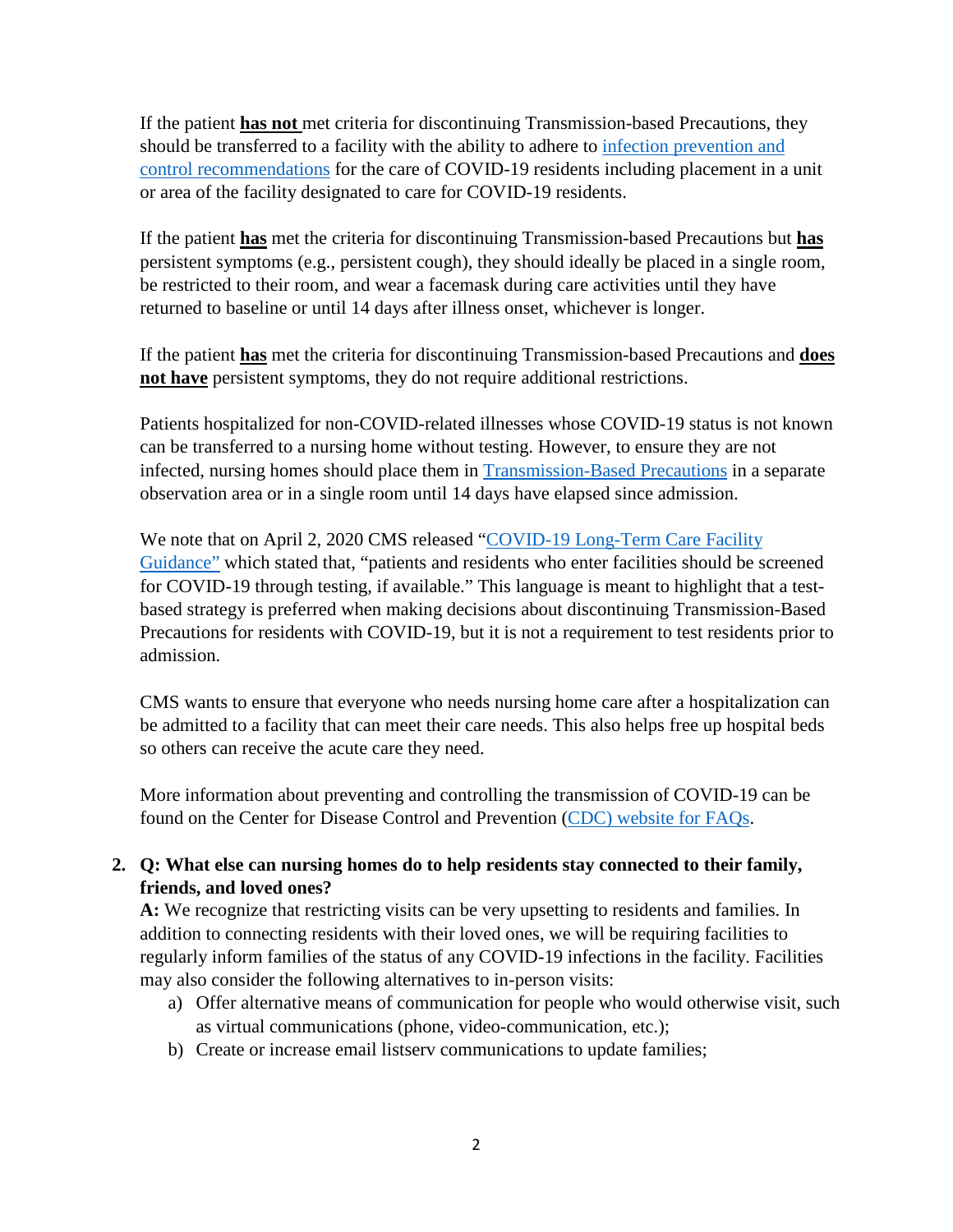- c) Assign staff as primary contact to families for inbound calls, and conducting regular outbound calls to keep families up to date (e.g., a "virtual visitation coordinator"); and
- d) Offer a phone line with a voice recording updated at set times (e.g., daily) with the facility's general operating status, such as when it is safe to resume visits.

Other examples of actions that facilities can take to help families or visitors connect with residents, or be aware of what's happening inside the facility, include:

- Virtual "office hours": Host conference calls, webinars, or virtual "office hours" at set times when families can call in, or log on to a conference line, and facility staff can share the status of activities or happenings in the facility. Also, family members can ask questions or make suggestions.
- Update websites: Update the nursing home's website to share the status of the facility, and include information that helps families know what's happening in the loved one's environment, such as food menus and activities that residents can do (while still practicing social distancing, such as crafts or painting).
- Assistive messaging: Staff reading emails from the family to the resident, helping residents send letters, emails or text messages with photos to their family, helping residents talk on the phone or video chat (e.g., Face-Time) with their family, or making e-cards writing or creating paper notes and cards that residents and families can send to each other.
- Nurse staffing information: Post daily nurse (including registered nurses, licensed practical nurses, and nurse aides) staffing information on websites or entrance doors, so families can see the staff available for their loved one. We note that per 42 CFR  $483.35(g)(2)(ii)(B)$ , the facility must post this information in a prominent place readily accessible to residents and visitors. Also, per  $483.35(g)(3)$ , the facility must, upon oral or written request, make nurse staffing data available to the public for review at a cost not to exceed the community standard.

We urge facilities to take strong efforts to facilitate connections with residents, families, friends, and loved ones. The CDC has also created a [sample letter](https://www.cdc.gov/coronavirus/2019-ncov/downloads/healthcare-facilities/Long-Term-Care-letter.pdf) that can be sent to families to help explain the situation. We also encourage families and residents to work with the facility to identify actions that may be helpful to keep residents connected to their friends or loved ones. Resident or family councils can also work with facilities, and the friends and loved ones of residents to keep everyone connected.

Lastly, an important resource is the Long-Term Care Ombudsman Program. During this unprecedented pandemic, the Ombudsman program is reliant on facility staff assistance to obtain contact information of residents and their families. Ombudsman programs are a community resource and their outreach can help to calm fears by providing information and resources to residents, their families and facility staff. CMS encourages nursing homes to communicate regularly with the Ombudsman program and to call on the program when residents and their loved ones have questions or concerns.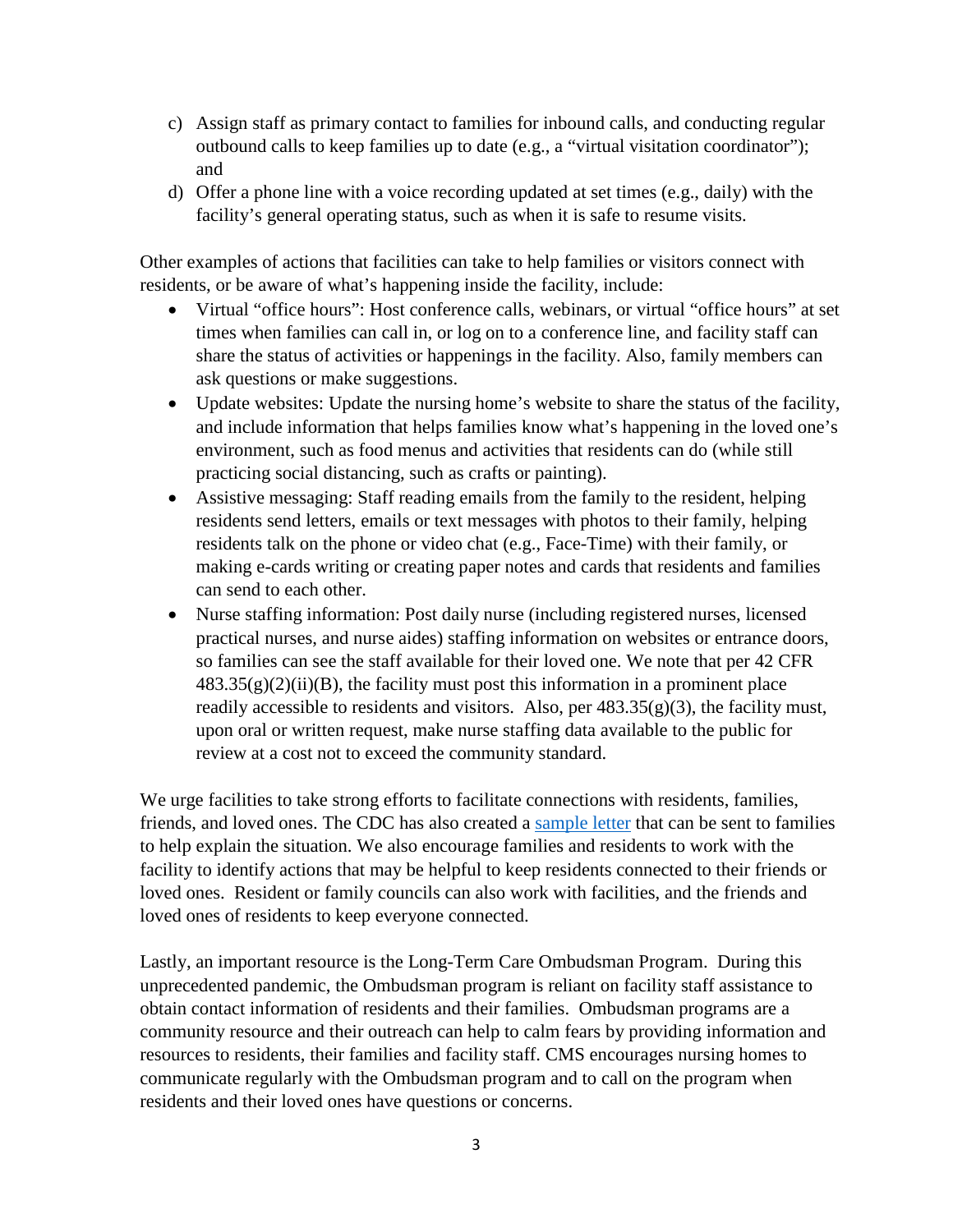# **3. Q: Are there any resources available to help nursing homes facilitate virtual visits between residents and their families?**

**A:** Yes. Civil money penalty (CMP) funds may be requested for programs that are used to purchase communicative devices, such as tablets or web-cams, to increase the ability for nursing homes to help residents stay connected with their loved ones. However, to ensure a balanced distribution of devices, applications to use CMP funds for this purpose are limited to purchasing one device per 7-10 residents with a maximum of \$3,000 per facility. To apply to receive CMP funds for this purpose, please contact your [state agency's CMP contact.](https://www.cms.gov/files/document/cmp-contacts-state-12-20-2019.pdf) To be considered for funding, each application must include the following information:

- Name(s) of facility(ies) to receive devices (and CMS Certification Numbers (CCNs))
- Total number of residents in facility(ies) (e.g., average daily census)
- Type(s) of devices (brand and model)
- Cost per device
- Total number of devices requested
- Total funds requested

Applicants may also include request for reasonable accessories in their applications, such as screen protectors, and device covers (but the total cost for devices and accessories must remain under \$3000). These devices can also be used to help residents attend telehealth visits with practitioners. CMS recently released a [Telehealth Toolkit](https://www.cms.gov/files/document/covid-19-nursing-home-telehealth-toolkit.pdf) to help nursing homes facilitate these visits. We remind facilities that devices should be cleaned and disinfected between each use.

Note: CMS wants to ensure states maintain an adequate amount of CMP funds to be used in emergency situations, such as emergency evacuations. Therefore, some states may not be able to fund communicative devices for all, or some facilities. Furthermore, approval of proposals to use CMP funds for other purposes may be temporarily suspended during this public health emergency. We are monitoring the situation closely and will communicate any changes as soon as possible. For questions related to CMP fund use, please contact your state agency's CMP contact. For other information about CMP fund use, please see the CMS [CMP](https://www.cms.gov/Medicare/Provider-Enrollment-and-Certification/SurveyCertificationGenInfo/LTC-CMP-Reinvestment)  [Reinvestment Program website.](https://www.cms.gov/Medicare/Provider-Enrollment-and-Certification/SurveyCertificationGenInfo/LTC-CMP-Reinvestment)

### **4. Q: The CMS memorandum (QSO-20-14-NH (Revised)) states that visitation should be allowed in "certain compassionate care situations, such as an end-of-life situation." What is an example of a "compassionate care situation"?**

**A:** The memorandum intends to provide general guidance on how to limit visitation as much as possible, while also acknowledging that there are times when visits should be allowed. We encourage frequent communication among patients, residents, families, facilities, and other health care providers when appropriate (e.g., hospice providers), so they can work together to identify when a visit for compassionate care is needed, and can be safely conducted. One example of such a situation is one in which a resident is receiving hospice care and their health status is sharply declining, or when a resident is not enrolled in hospice, but their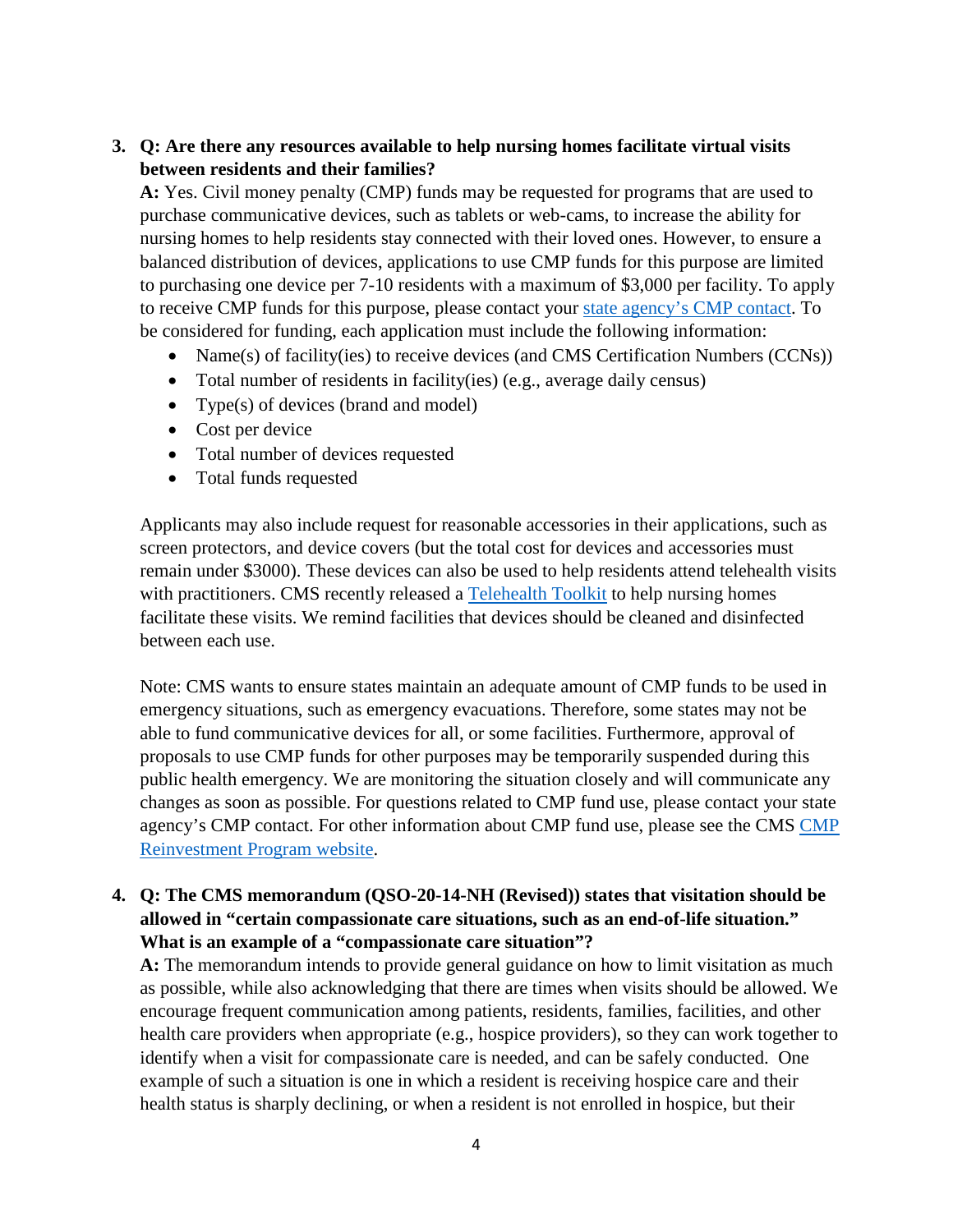health status has sharply declined. In these circumstances, it is necessary to ensure precautions are taken to conduct visits as safely as possible, including following practices for hand hygiene and use of PPE.

Again, CMS understands the potential for strain and anxiety upon patients, residents, and families, introduced by restricting visitation. However, we believe that temporary restrictions, however uncomfortable, are vital to safeguard the health and wellbeing of these vulnerable Americans. Unless it is absolutely necessary to go into a nursing home, people should not. Furthermore, individuals with symptoms of a respiratory infection (fever, cough, shortness of breath, or sore throat) should not be permitted to enter the facility at any time (even in end-of-life situations). In these situations, we urge nursing homes to offer telephonic or digital means of communications.

#### **5. Q: Why are visitors restricted from entering nursing homes?**

**A:** CMS understands that nursing home residents derive incredible value from regular visits from families and friends. However, CMS, in consultation with infectious disease experts at the CDC with on-the-ground experience have concluded that, due to the age and health status of most nursing home residents, these individuals are at an extremely high risk for serious illness, hospitalization, and death if infected. Therefore, it is **critical** for nursing homes to restrict visitation and the entry of non-essential individuals.

On March 13, 2020, CMS released memorandum [QSO-20-14-NH \(Revised\)](https://www.cms.gov/files/document/qso-20-14-nh-revised.pdf) informing all nursing homes nationwide on guidance to restrict visitation of all visitors and non-essential health care personnel, except for certain compassionate care situations, such as end-of life.

### **6. Q: What type of health care workers are allowed to enter a nursing home?**

**A:** The CMS memorandum (QSO-20-14-NH (Revised)) states that health care workers who do not work in a nursing home, such as hospice workers, surveyors, Emergency Medical Services (EMS) personnel, or dialysis technicians, should be permitted to come into the facility as long as they meet the [CDC guidelines for health care](https://www.cdc.gov/coronavirus/2019-ncov/hcp/guidance-risk-assesment-hcp.html) workers. Facilities should screen health care workers based on this CDC guidance with exceptions made for urgent entry to deliver emergency care (e.g., EMS) so they can attend to the emergency without delay. We note that the memorandum does not (and cannot) describe every type of service, person, or scenario that may exist in facilities. There are likely other types of health care workers that can be permitted to enter the facility (e.g., lab technicians, radiology technicians, home health nurses, etc.). However, CMS cannot and should not dictate every situation in which a provider could enter a nursing home, because, again, such decisions should be made by nursing homes in consultation with patients, residents, family members, and the other health care provider.

To determine if a health care worker should enter the facility, facilities should evaluate their residents' needs, the services needed to meet those needs, and the individuals who provide those services. Facilities should also ensure that the precautions needed to prevent COVID-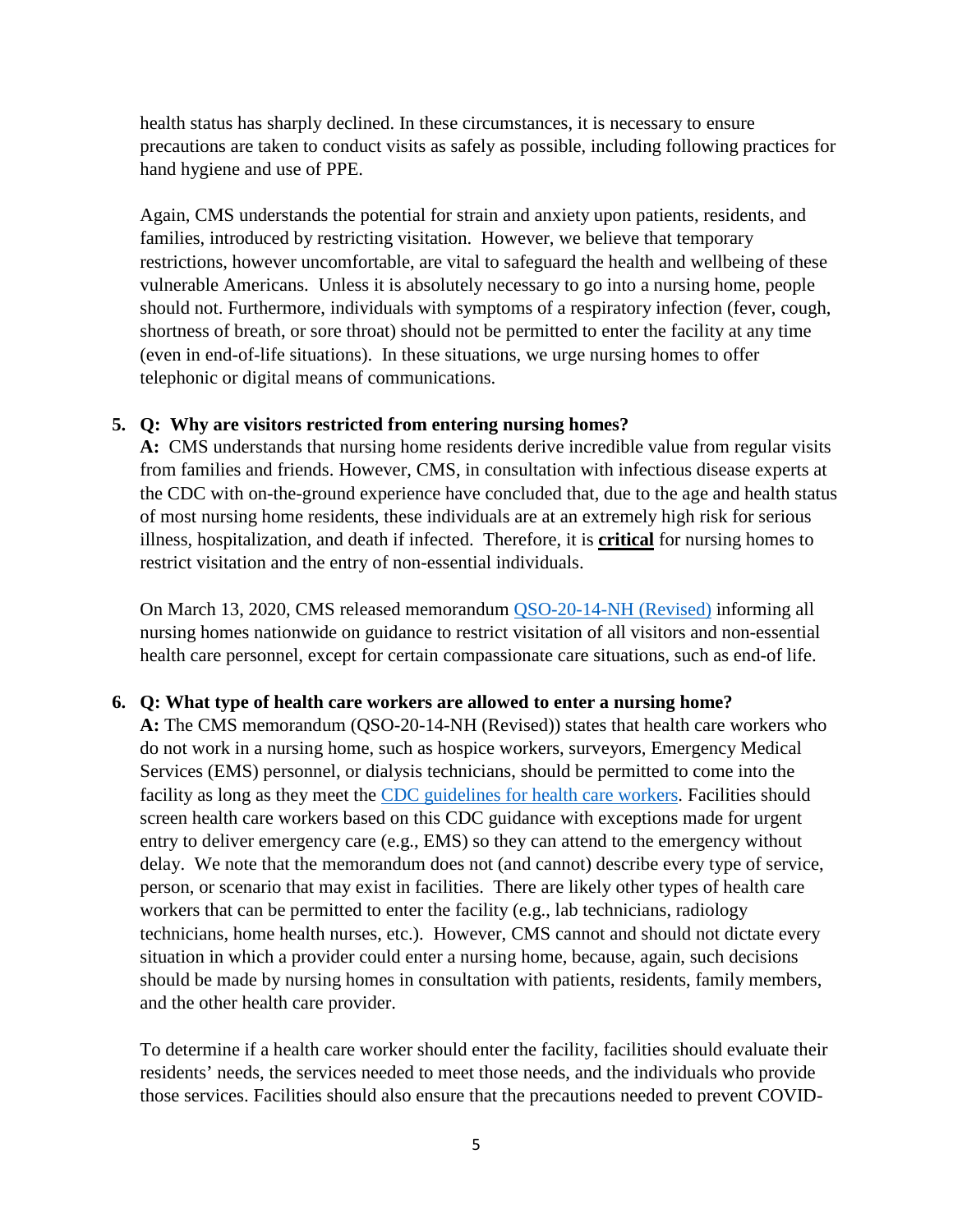19 transmission will be available for any individual that enters the facility (e.g., PPE availability). In other words, there is not a blanket approval for all health care workers to always be allowed to enter. Similarly, CMS has not enacted a blanket ban on any type of health care worker. On a case by case basis, facilities should permit a health care worker to enter by determining if the services they provide are essential to continue, need to be discontinued or postponed, or can be done remotely. Note, due to the risk COVID-19 poses to nursing home residents, we recommend facilities only continue critical services, and only allow individuals who are essential to provide those critical services into the facility.

CMS also encourages the use of telehealth, so residents can be seen virtually by their practitioner. We recently released a nursing home [telehealth toolkit](https://www.cms.gov/files/document/covid-19-nursing-home-telehealth-toolkit.pdf) that facilities may find helpful.

## **7. Q: The CMS memorandum (QSO-20-14-NH (Revised)) states that "non-essential health care personnel" should be restricted from entering the building. Who are "non-essential health care personnel"?**

**A:** Similar to the guidance for health care workers in the response to the question above, facilities, in consultation with patients, residents, family members, and the other health care provider, should evaluate their residents' needs, the services necessary to meet those needs, and the individuals who provide those services. Facilities should also ensure that an individual is allowed to enter the facility only if the precautions needed to prevent COVID-19 transmission are available. On a case by case basis, facilities should base their decision to permit an individual to enter by determining if the services they provide are essential to continue, need to be discontinued or postponed, or can be done remotely. Note, due to the risk COVID-19 poses to nursing home residents, we recommend facilities only continue critical services, and only allow individuals who are essential to provide those critical services into the facility. For example, if repairs are needed, and the repair is critical for residents' health and safety, facilities should seek a means to accomplish the repair while taking the necessary precautions to prevent the spread of COVID-19.

Reminder: Individuals with symptoms of a respiratory infection (fever, cough, shortness of breath, or sore throat) should not be permitted to enter the facility at any time.

### **8. Q: Can residents leave the nursing home for an appointment or outside activity?**

**A:** Facilities should consider the necessity of the appointment to the resident's health, and whether it is critical for the resident to attend the appointment. If the appointment is not critical, it is recommended that the appointment be deferred to a later date or be accomplished virtually, if the resident agrees. Decisions and any concerns about keeping or postponing the appointment should be discussed with the resident, resident representative, and the resident's physician. If attending the appointment is necessary, the facility should help arrange for the resident to attend the appointment by taking precautions to minimize the risk of transmission of COVID-19 (e.g., giving the resident a surgical mask to wear while attending the appointment). Also, the facility should monitor the resident upon return for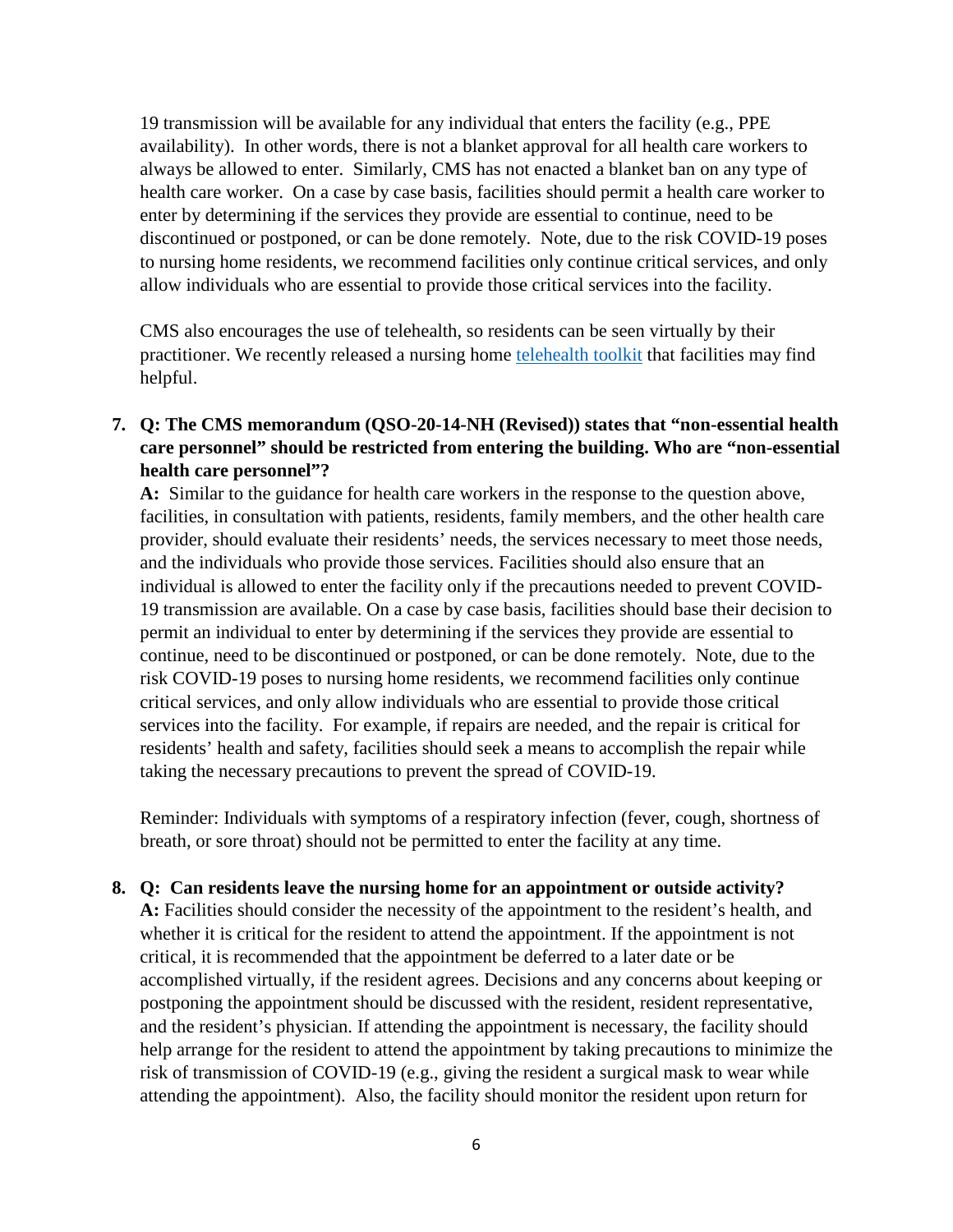fever and signs and symptoms of respiratory infection for 14 days after the outside appointment (preferably in a space dedicated for observation of asymptomatic residents).

With regard to outside activities, the CMS memorandum (QSO-20-14-NH (Revised)) states that facilities should cancel "all group activities such as internal and external group activities." This means there should be no group activities occurring outside or inside of the building, due to the risk of transmission.

CMS also encourages the use of telehealth, so residents can be seen virtually by their practitioner.

**9. Q: If a resident must be transported to an appointment outside of the nursing home, what information should I share regarding suspected or confirmed COVID-19 status of residents in my nursing home?**

**A:** For medically necessary appointments outside of the nursing home, such as dialysis, it is imperative that facilities share, prior to that appointment, if the resident is suspected of, or has tested positive for COVID-19 with both the transportation service, as well as with the entity with whom the resident has the appointment.

## **10. Q: What if a resident wants to leave the nursing home against medical advice?**

**A:** It is unlawful for a facility to detain and stop a resident from leaving the facility if the resident wishes to leave. Because of the risks of transmission of COVID-19, facilities should strongly discourage residents from leaving the facility and follow the guidelines released by local or state jurisdictions. If a resident insists on leaving against medical advice, the facility must allow them to leave, should encourage them to wear a facemask while out in the community, discuss the importance of handwashing, offer hand sanitizer if available, and document in the resident's medical record how the facility discouraged leaving and explained the risks of leaving to the resident and/or resident representative.

For a resident who leaves and intends to return, the facility should monitor the resident upon return for fever and signs and symptoms of respiratory infection for 14 days (preferably in a space dedicated for observation of asymptomatic residents), and implement the necessary Transmission-Based Precautions if the resident develops fever or signs and symptoms of respiratory infection. For residents the facility is considering discharging, the facility must follow the regulations at 42 CFR 483.15(c) (unless otherwise waived).

## **Waivers of Federal Requirements**

**11. Q: What Federal requirements are waived as a result of the COVID-19 pandemic?**

**A:** On Friday, March 13, 2020, the President declared a national emergency, which enabled the Secretary to authorize waivers or modifications of certain Requirements for Participation pursuant to section 1135 of the Social Security Act (the Act). Such waivers or modifications permit facilities to take different actions to address issues specific to the emergency, that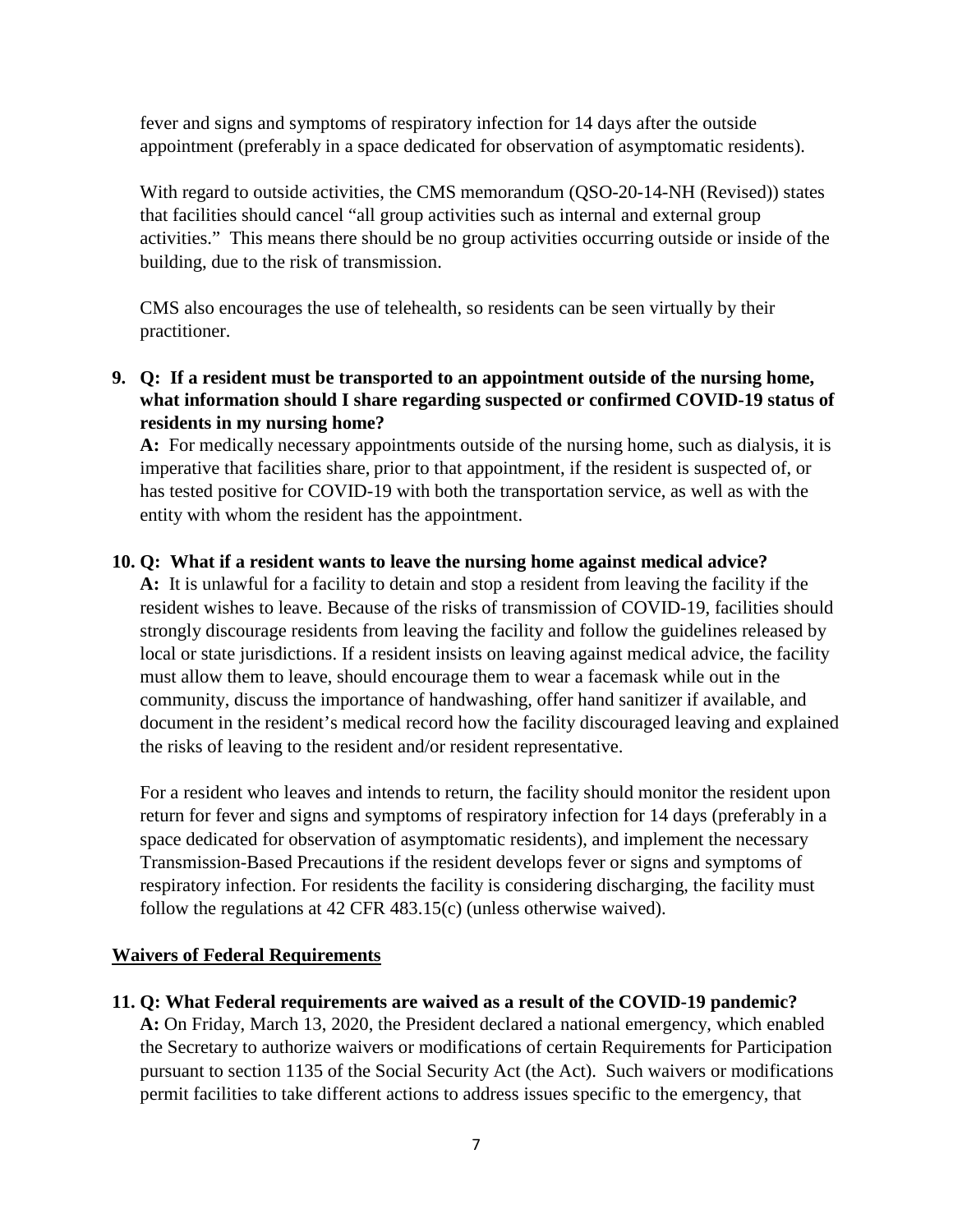otherwise wouldn't be allowable. For example, waiving requirements to allow physicians to see residents via telehealth instead of in person, can help prevent the spread of a communicable disease while still allowing residents to receive care. Similarly, waiving some requirements for data reporting can help facilities focus on patient care, instead of administrative tasks.

In general, CMS provides two types of waivers:

- 1. Blanket waivers, where requirements are waived for one or more types of providers or suppliers nationwide; and
- 2. Individual waivers, where requirements are waived based on specific requests (e.g., from a state or specific provider)

CMS expects nursing homes to utilize waivers only for their expressed intent. For example, if CMS has waived requirements for duties that are typically performed by administrative or non-direct care staff, we expect providers to reallocate these staff to perform other duties that support resident care and well-being.

For approved waivers, please see the following website: [https://www.cms.gov/about-cms/emergency-preparedness-response-operations/current](https://www.cms.gov/about-cms/emergency-preparedness-response-operations/current-emergencies/coronavirus-waivers)[emergencies/coronavirus-waivers](https://www.cms.gov/about-cms/emergency-preparedness-response-operations/current-emergencies/coronavirus-waivers)

Additional information regarding 1135 waivers may be found here: [https://www.cms.gov/Medicare/Provider-Enrollment-and-](https://www.cms.gov/Medicare/Provider-Enrollment-and-Certification/SurveyCertEmergPrep/1135-Waivers)[Certification/SurveyCertEmergPrep/1135-Waivers](https://www.cms.gov/Medicare/Provider-Enrollment-and-Certification/SurveyCertEmergPrep/1135-Waivers) 

For questions related to 1135 Waivers, please email: [1135waiver@cms.hhs.gov](mailto:1135waiver@cms.hhs.gov)

For information about policy exceptions and extensions for upcoming measure reporting and data submission deadlines, see [https://www.cms.gov/newsroom/press-releases/cms](https://www.cms.gov/newsroom/press-releases/cms-announces-relief-clinicians-providers-hospitals-and-facilities-participating-quality-reporting)[announces-relief-clinicians-providers-hospitals-and-facilities-participating-quality-reporting.](https://www.cms.gov/newsroom/press-releases/cms-announces-relief-clinicians-providers-hospitals-and-facilities-participating-quality-reporting)

### **Resident Cohorting, Separation, and Admission**

**12. On April 2, 2020, CMS recommended nursing homes work with State and local leaders to designate separate facilities or units within a facility to separate COVID-19 negative residents from COVID-19 positive residents and individuals with unknown COVID-19 status. How can a certified LTC facility separate (i.e., cohort) residents in their facility, or in other certified or noncertified facilities?**

**A:** There are a few scenarios that can occur for cohorting. Facilities should first dedicate space to care for residents with confirmed COVID-19, such as a dedicated floor, unit, wing, or other facility (as explained below). In addition, facilities should create a plan, which could include placement in separate observation areas or in single rooms, for:

• New admissions and readmissions whose COVID-19 status is unknown.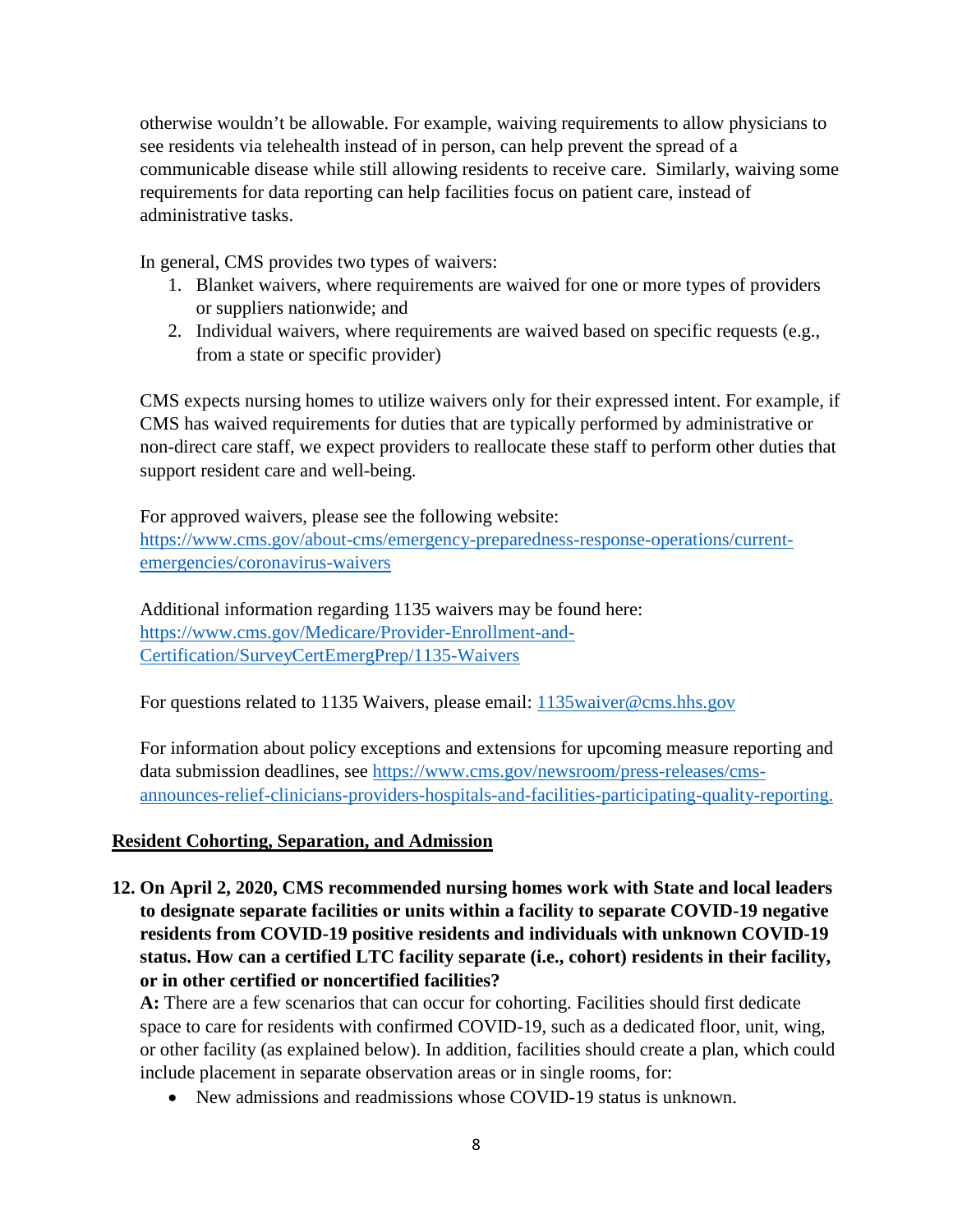• Residents who develop symptoms prior to being diagnosed with COVID-19.

For questions about cohorting COVID-19 patients in nursing homes, facilities should consult with their local or state health department.

CMS issued waivers to make it easier for facilities to cohort residents. The waivers for cohorting are summarized below, but providers should also view the full list blanket waivers found [here:](https://www.cms.gov/files/document/summary-covid-19-emergency-declaration-waivers.pdf)

## In-facility cohorting:

- A certified LTC facility may change residents' rooms to form the cohorts listed above. This could be done by cohorting residents in a dedicated floor, unit, or wing in the facility or a group of rooms at the end of the unit.
- A certified LTC facility may also move residents to another area within their existing certified facility by adding beds to areas not typically used as resident rooms, such as a conference or activities room. A facility does not need to get approval from CMS to do this. However, facilities should contact their state to receive approval and for any bed licensure questions.

Inter-facility cohorting:

- Two or more certified facilities may agree to transfer or discharge residents between them for the purposes of cohorting. Facilities do not need additional approvals to do this, and each facility can bill Medicare or Medicaid for the residents that are transferred to their facility.
- One or more certified LTC facilities may transfer residents to a non-certified location, and where residents must be cared for by the transferring LTC facility's staff. The non-certified location must be approved by the state to ensure the location sufficiently addresses the safety and comfort for patients. Reimbursement remains with the LTC facility caring for patients in the new location. This location could be utilized by multiple LTC facilities, providing care with their own staff. Also, LTC facilities may pay the non-certified location "under arrangement" for providing services to the transferred residents.
- Residents may be transferred by Order of Governmental Authority (e.g., FEMA) to a Federal/State run facility staffed with Federal or State personnel. LTC facilities receive no reimbursement for residents transferred to these facilities.

A depiction of these scenarios can also be found [here.](https://www.cms.gov/files/document/qso-20-25-nh.pdf)

# **13. Q: Are there exceptions to the waivers of the Federal requirements for transferring and discharging residents?**

**A:** Yes, there are several exceptions for these waivers. For example, these waivers only apply for the purposes of cohorting residents to prevent the transmission of COVID-19. They are not allowed for any other purpose. Also, when transferring or discharging residents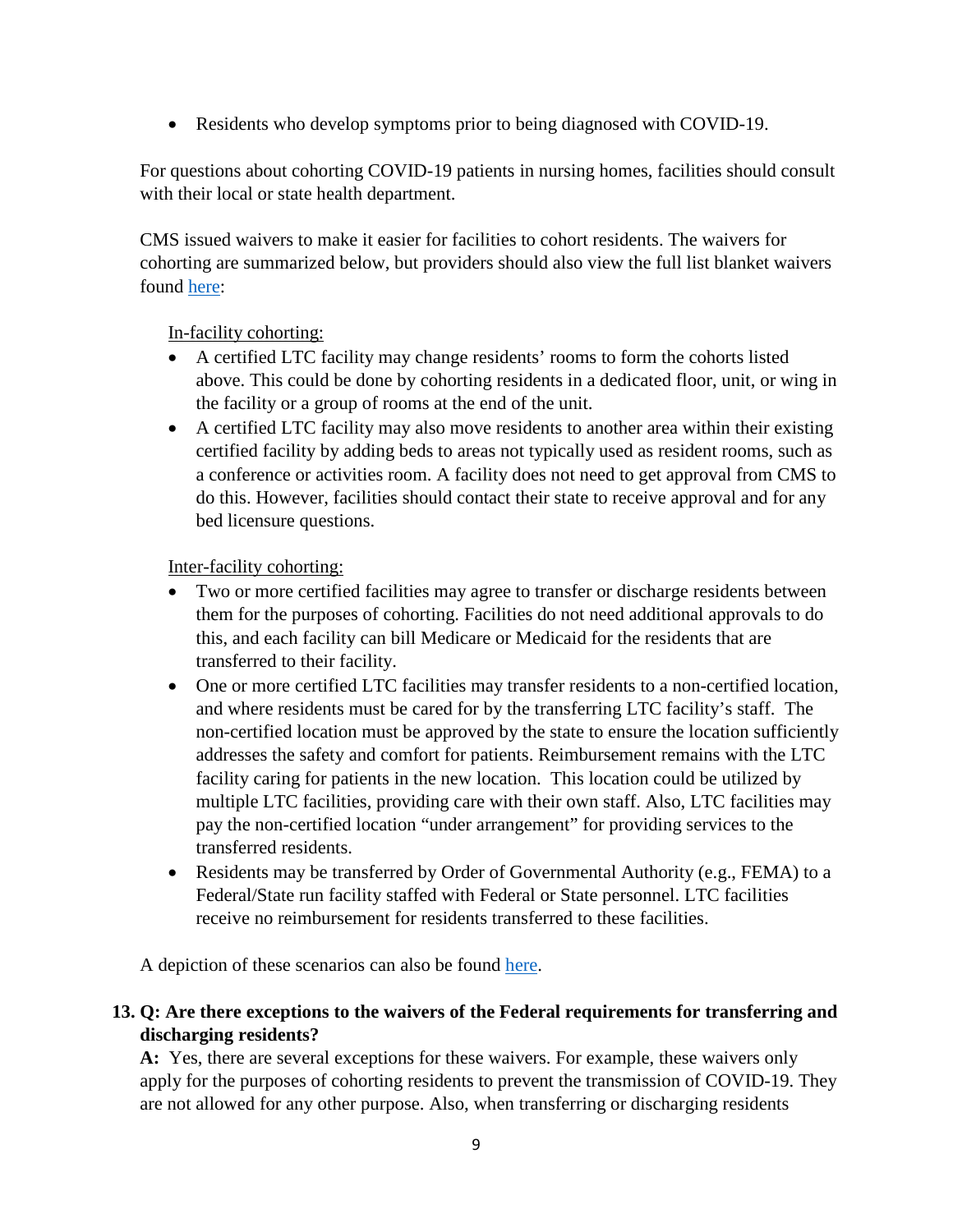between certified or noncertified LTC facilities, the transferring facility must receive confirmation that the receiving facility has agreed to accept each specific resident prior to transfer or discharge. Furthermore, we are only waiving the requirement for the written notice of transfer or discharge to be provided before the transfer or discharge. This notice must be provided as soon as practicable. For the full list of exceptions, please [click here.](https://www.cms.gov/files/document/summary-covid-19-emergency-declaration-waivers.pdf)

### **14. Q: Communal Dining: Are all residents forced to eat in their room?**

**A:** Residents are not forced to eat in their rooms. Residents may still eat in dining rooms, however, nursing homes should adhere to social distancing, such as being seated at separate tables at least six feet apart. We note that social distancing should be practiced at all times (not just while dining). We further note that eating in dining areas with appropriate social distancing **only** applies to residents **without** signs or symptoms of a respiratory infection, and **without** a confirmed diagnosis of COVID-19. Facilities should refer to CDC guidelines for [managing residents with signs or symptoms of a respiratory illness.](https://www.cdc.gov/coronavirus/2019-ncov/healthcare-facilities/prevent-spread-in-long-term-care-facilities.html)

### **Surveys and Infection Control Self-Assessment**

# **15. Q: On March 23, 2020, CMS released a memorandum on "Prioritization of Survey Activities" [\(QSO memorandum 20-20-All\)](https://www.cms.gov/files/document/qso-20-20-all.pdf). Can you summarize the intent of this memorandum?**

**A:** During the COVID-19 pandemic, CMS is prioritizing the types of surveys that state and federal surveyors will conduct. Specifically, we are focusing our oversight to protect nursing home residents from the most serious types of noncompliance, called "Immediate Jeopardy." These are situations where residents are at risk for imminent danger for serious injury or death. This includes situations regarding resident abuse, or a nursing home's failure to provide the appropriate clinical care that is likely to cause serious harm to residents. We are also focusing on protecting residents from COVID-19 through a new survey that assesses a facility's infection control preparedness using the latest guidance from the CDC and CMS. This survey allows surveyors to focus on the critical items needed to prevent the spread of COVID-19. Surveyors are instructed to spend as little time onsite as possible, and review as much as possible offsite, such as a facility's infection control or emergency preparedness policies. If surveyors identify potential situations that may constitute immediate jeopardy during these focused surveys, they will investigate them. Otherwise, surveyors should not be spending time onsite investigating noncritical or routine issues.

This survey prioritization, including the suspension of standard surveys, will continue until CMS provides notification of any changes or the PHE ends.

## **16. Q: The CMS memorandum on the Prioritization of Survey Activities (QSO memorandum 20-20-All), including a new focused infection control survey process that facilities can use as a self-assessment form. What is CMS' expectation for the voluntary COVID-19 infection prevention and control self-assessment?**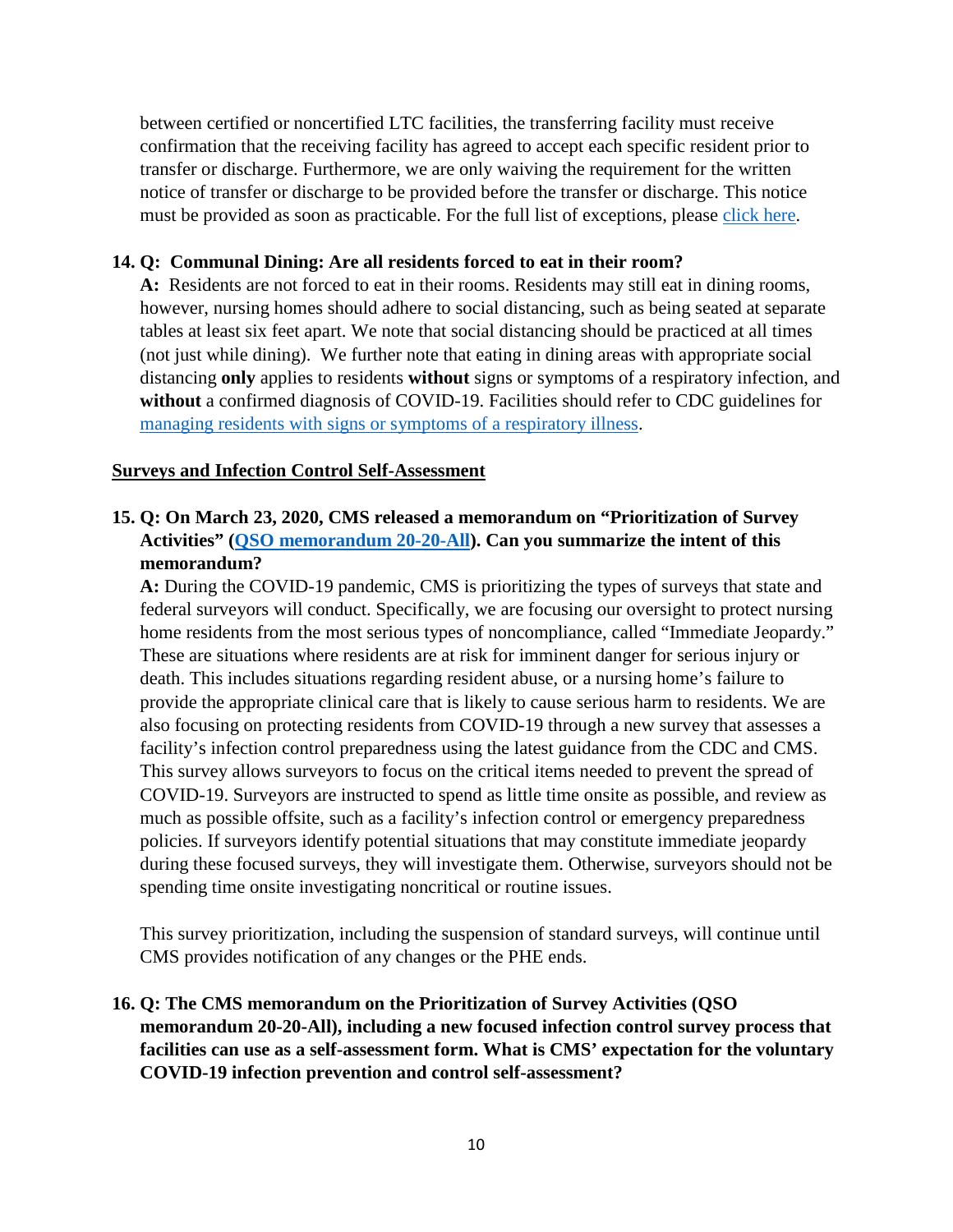**A:** If an onsite survey is conducted, surveyors may ask facilities for their self-assessment, but they will still conduct their own assessment using the focused survey process noted in the memorandum. Since several types of surveys have been currently suspended, the number of facilities that would normally be surveyed is limited. In light of this, we urge nursing homes to complete the self-assessment to help ensure they are prepared to prevent the transmission of COVID-19. State agencies may call facilities to ask if they've completed the selfassessment. CMS has also encouraged residents and families to ask the nursing home if they've completed the self-assessment, and what the results are.

#### **17. Q: Does the self-assessment count as an official survey?**

**A:** No. The self-assessment is a way for nursing homes to prepare themselves to prevent the spread of COVID-19. Surveyors may call facilities to remind them to conduct the selfassessment, or ask for their results. While these results are not entered into the CMS system as an official survey, we urge nursing homes to conduct the self-assessment, and remind them that they are responsible for complying with essential health and safety standards to keep residents safe. CMS has also encouraged residents and families to ask the nursing home if they've completed the self-assessment, and what the results are.

#### **18. Q: Should nursing homes screen surveyors as they enter the building?**

**A:** Nursing homes may screen state or federal surveyors prior to entering nursing homes, but as stated in the QSO-20-14-NH (REVISED) memo, "*CMS and state survey agencies are constantly evaluating their surveyors to ensure they don't pose a transmission risk when entering a facility. For example, surveyors may have been in a facility with COVID-19 cases in the previous 14 days, but because they were wearing PPE effectively per CDC guidelines, they pose a low risk to transmission in the next facility, and must be allowed to enter. However, there are circumstances under which surveyors should still not enter, such as if they have a fever."*

**19. Q: Section four of the COVID-19 Focused Survey for Nursing Homes tool includes a probe under Infection Surveillance of:** *"Has the facility established/implemented a surveillance plan, based on a facility assessment, for identifying (i.e., screening), tracking, monitoring and/or reporting of fever (at a minimum, vital signs are taken per shift), respiratory illness, and/or other signs/symptoms of COVID-19 and immediately isolate anyone who is symptomatic?"* **Does this mean that blood pressure must be checked every shift on every resident?**

**A**: Section four, infection surveillance, of the COVID-19 Focused Survey for Nursing Homes tool is referring to the surveillance required to identify cases of COVID-19 and does not necessarily require blood pressure monitoring of each resident in the facility on every shift. Individual resident assessments should be resident-centered, focused on the individual resident's current health status, and balanced on the need for assessment data with risk of disease transmission. Practitioners have the discretion regarding which residents require their blood pressure to be taken every shift. Facilities should designate vital sign equipment (including blood pressure cuff) to either individual residents or to specific wings or units, and